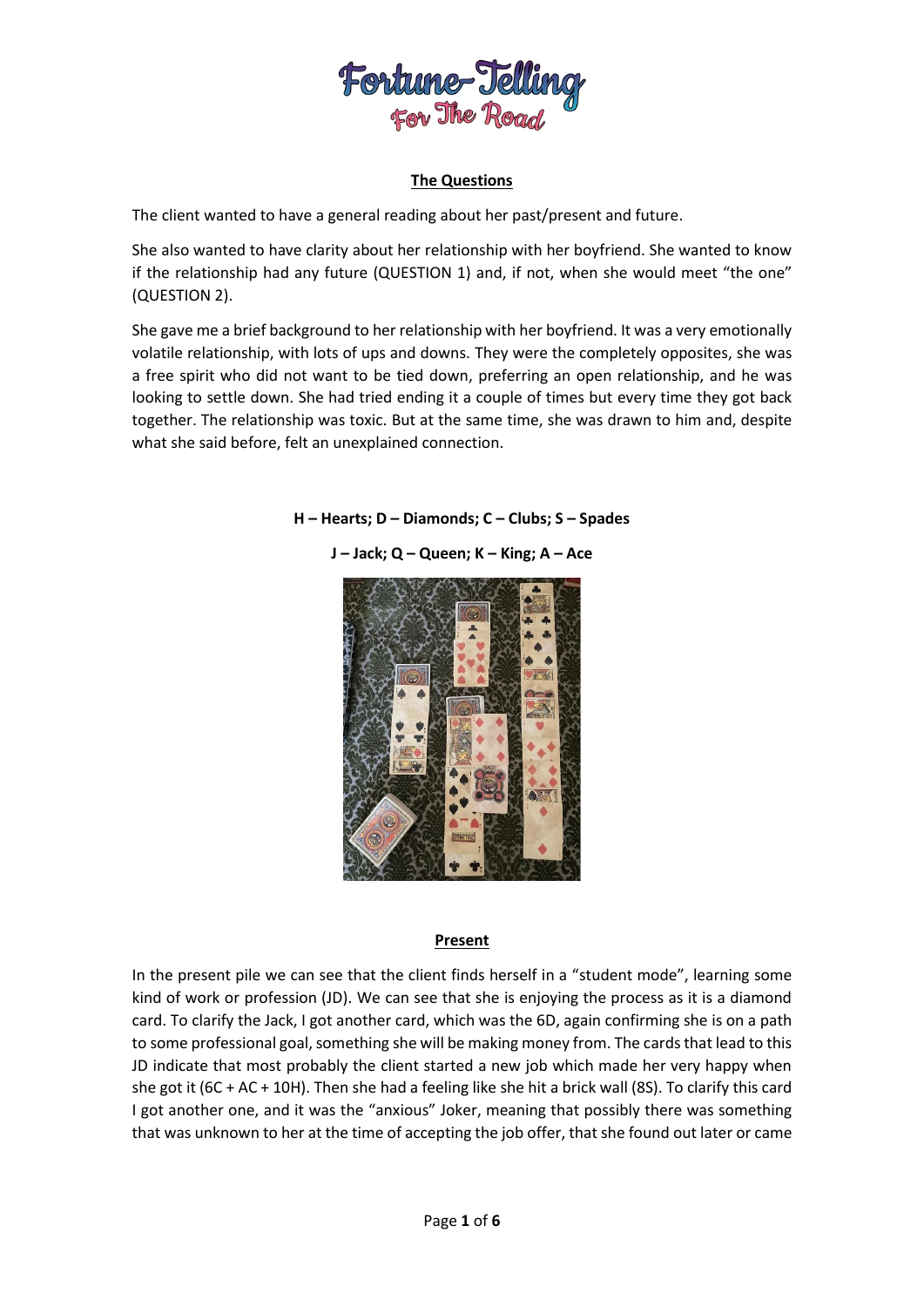

up against, that impacted her negatively or gave her anxiety. It could also not have had any relation with her job, and just coincided with the time she started working. In any case, because the 8S (and the negative Joker) are surrounded by red cards, the negativity did not last long and now she found herself settling into her role, with lots to learn and feeling quite content about her situation.

# **Present – Surrounding Circumstances**

Above the present pile, we get the surrounding circumstances which in this case confirm the cards from the present pile. There is the 9H, a wish come true, which relates to the 10H in the present. The cards that led to this are 2C, which could be a meeting/ handshake to do with work, maybe a job interview, an agreement, getting and accepting a job. The 2C can relate to the 6C/AC in the present pile (a new beginning to do with career/plans). This is followed by 3S, either a negative exchange, argument or learning some news that affect or hurt the person. The 3S could relate to the 8S/Negative Joker in the present pile. But as this card is followed by 9H, the top card, this means that the negativity is quite short lived, and the person is enjoying quite a happy moment in their life.

### **Past**

In the past we have the 4S which indicates lack of stability in the person's life which is affecting them negatively, possibly causing worry, fears about the future and being in a constant state of mild anxiety. The previous card is 7C, meaning that the fears and worry come from a setback on the career/plans front and subsequent search for an alternative. The cards that pre-date that are KD and JC, this could indicate that the person worked (JC) previously in an institution that possibly had something to do with finances (KD). They did not occupy a high position being the card a Jack, which could also represent a free spirit the Jack being of Clubs. And also, because the Jack is Clubs, the job they was not fulfilling or enjoyable, just something they did to pay the rent.

**(The client later confirmed that she had indeed worked previously in a financial institution and that it was a temporary role through an employment agency. There was a time gap between she left that job and the new job, so she experienced some anxiety about money and worried how she would be able to pay the rent. She also said that she got her dream job and islearning the robes.)**

### **Future**

The future starts off with first four cards describing work, financial matters or working with finances or material, tangible goods.

2D indicates an exchange of messages, money, or a financial agreement; followed by the JS, this could mean that there is some secrecy to the messages or agreement. It could also mean that the person on the other end of the agreement or exchange of something is either being negative or somewhat dangerous or careless. It could also mean some sort of complaint or negative review to do with this financial exchange or agreement.

These cards are followed by 9D, which indicates that at the agreement/ exchange leads to an improvement in a financial situation, a financial wish come true and/ or spending money. It could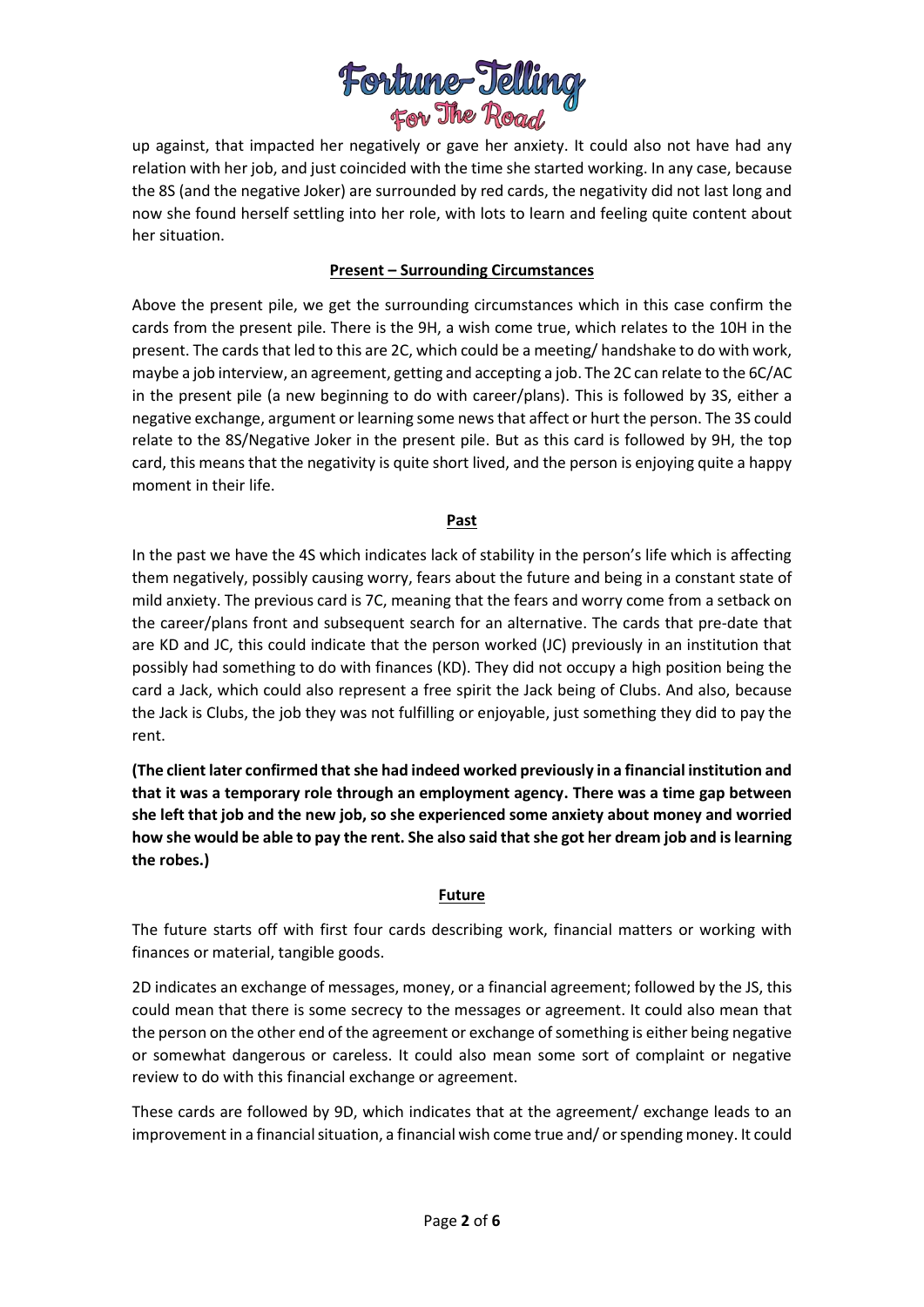

also indicate an active work environment, dealing with goods or money (large amounts), with constant change and entertainment, where boredom is unlikely to set in. The 7D indicates some process of learning the trade and overcoming the occasional set back or mistake. These however are not serious, and there is support from a person who offers emotional and friendly advice and support (2H).

The two of hearts starts a sequence of heart cards. This could be related to the relationship the client is in currently as the QH makes an appearance following the 2H. There is also a JH, a partner or lover who is young, young at heart or not very mature. Someone who might be very loving, emotional, and caring, possibly with a touch of naivety. In between the QH and JH we have the neutral/ good Joker, this means that there is an unknown factor standing in between them. It could also mean that one of them is being naïve or being a "fool in love" somehow; or there could be a third person. The JH is followed by a 6S, which means something going wrong or a sequence of problems/negativity. As it is followed by a 2S, there is an indication of an argument, split or distancing, possibly in the relationship.

This is followed by three club cards and a spade. The first card is 9C which indicates being overwhelmed by changes or by amount of obstacles/work. This is followed by 5C meaning daily life feels dreary and grey, especially being surrounded by all black cards, just work and no fun. With a KS being next in line and followed by a 3C, could indicate a person taking an active position and battling the obstacles successfully, getting them to shrink from a mountain, 9C, to a little hill, 3C, by possibly talking things through and learning from their mistakes (3C). KS could also represent someone in the client's life who somehow contributes to difficulties diminishing and life becoming easier.



# **Answer to Question 1**

As in the general reading, we got an indication that there could be a distancing/ split in the relationship, we use the following spread concentrating on the client's love life, to get more information. Also, this layout will give an indication of the foreseeable future of her love life. To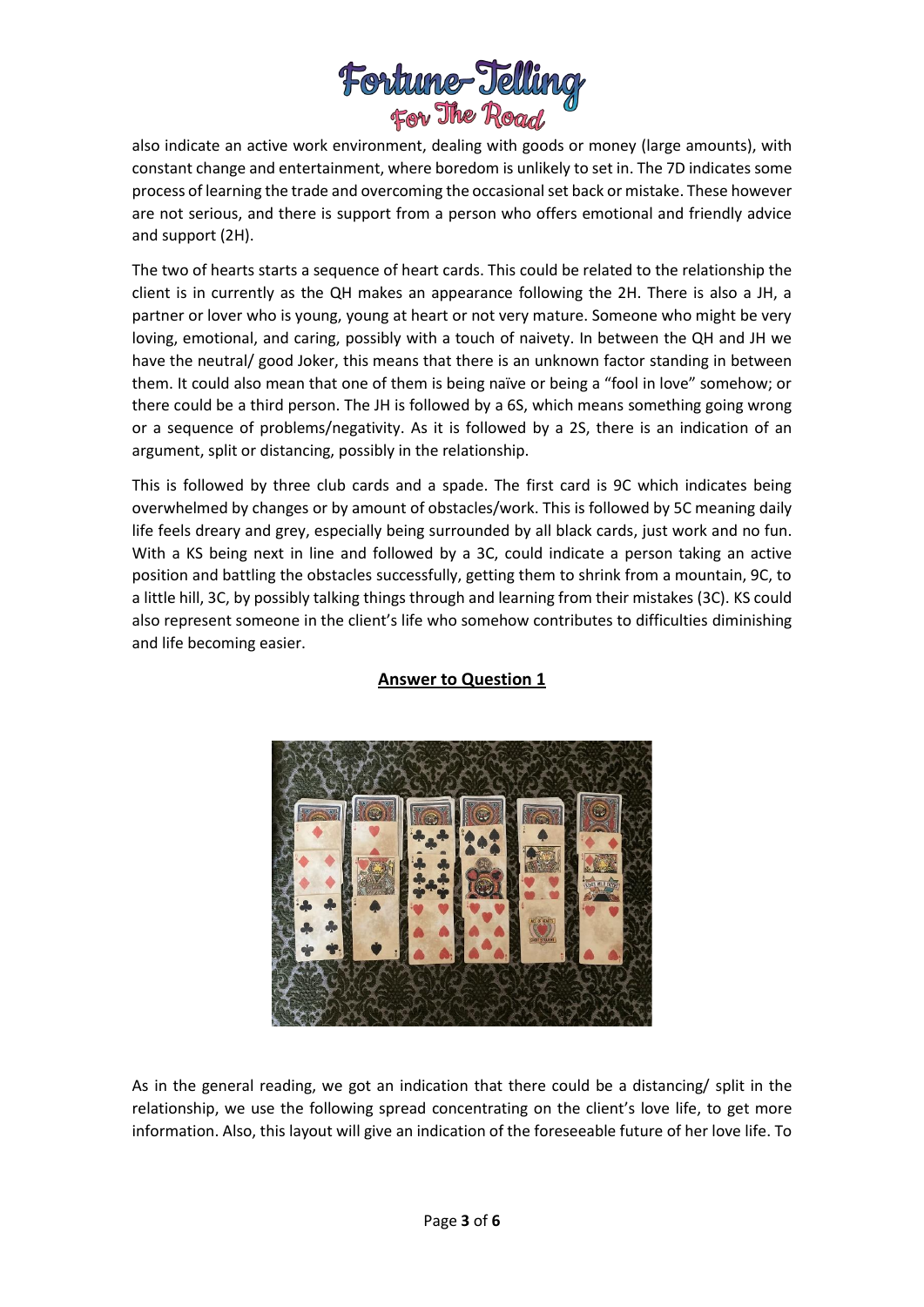

see if the client's current relationship is likely to be a long term one, I check whether the QH and KH, representing the client and her boyfriend, are in either the pile 1,2 or 6, but they are not. This indicates that the relationship is unlikely to be a long term one (although of course if both partners made a big effort, changes and compromises the verdict possibly could change).

The first card in the first pile, the client's pile, indicates that she is currently more focused on work and achievement of professional goals (6C + 6D) than in her love life. Both cards appeared in her present pile in the general reading. Then there is the 2D, the first card that appeared in her future pile in the general reading. It indicates some sort of contract or commitment that leads to a path towards achieving a practical or career goal.

The first card in the second pile, relating to the boyfriend, is 2S – conflict, distancing orsplit. This card is followed by JH, both appeared in the future pile in the general reading. With a 3H that follows, we get that the boyfriend is more into our client than she is into him, he is focused on the relationship (having heart cards in his pile) and tries to talk things through (3H). However, it does not seem to work as we get the 2S, the conflict, distancing, or split card. Possibly this is initiated by the boyfriend this time.

Interestingly, the next four piles, have only heart cards on the top. This could mean either that the split is short lived, and they get back together, as they have done previously, giving it, another try; or that after the split the client moves on (6H) is happier and starts looking for someone more suitable for her. It seems also that whatever happened with the boyfriend, just an argument or something more serious like a split, makes the client focus again on her love life and/ or wellbeing, friends and family, not so much work as it was before.

The third pile has a 6H as the final card, the client feels in harmony with herself, moving on happily possibly towards a new romantic goal; or trying to give another go at the relationship with her boyfriend. To get to this point she must go through having to reconsider her plans and an adjustment to changes (7C + 9C). The 9C is also present following the possible split (6S +2S) in the future pile of the general spread.

The fourth pile has the 8H as the final card, and the 10S and "anxious" Joker before it. This means that after a dramatic ending (10S) and facing an uncertain future feeling slightly anxious about it (Joker), the client is feeling very grounded and happy (8H).

The fifth pile shows that there is a negative exchange (3S), where hurtful things are said, painful for the client. It could involve three people or just mean a "heartbreak moment". This is followed by KS, a person, in a state of negativity, takes actions and ends something, like cutting something away with a sword. Given that the next card is 9H we get that this "cutting or ending" leads to a great happiness and a "wish coming true" for the client. The AH that follows could mean a new beginning in love, as it is an ace it could mean a happily solitary new beginning.

The sixth pile has the 4H as the final card indicating someone feeling good about the status quo in their love life. The fours relate to the Moon and how we feel in "our skin/body". This is a heart card, so the client is feeling good about the lack of drama in her love life, she is feeling comfortable about the way things are in her life. Before this there was an important decision being made or an important change (AS); this is probably related to events in the previous piles. Because the AS is sandwiched between red cards, we can deduce that it was a positive change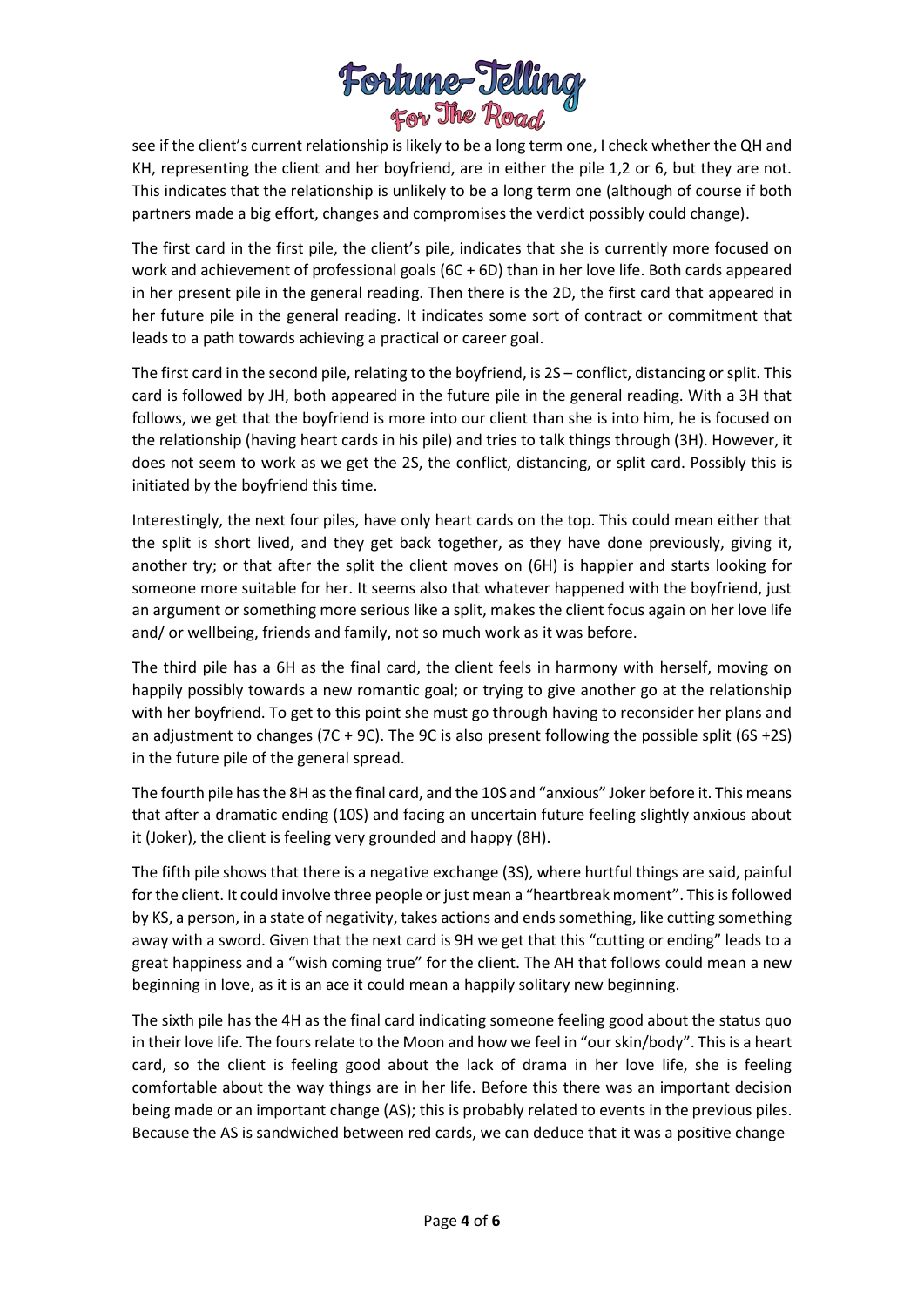

for the client. We also have some practical cards, QD and 9D. There is spending money and sensual approach to life, enjoying the material side, the good food, buying things, etc.

# **Answer to Question 2**

As, according to the cards' answer to the previous question, the client's current relationship might not be a long term one, which is something that the client from the beginning told me was a possibility, I ask the cards the final question. When will she meet "the one"?



Because the QH and the 9H, "Wish Card", were in piles 1 and 3, the cards are saying that the client will have at least one more relationship before meeting "The One".

We can also venture to say that at the time of meeting "The One" the client is stuck in a bit of a rut at work (4C) and some negative thoughts or information received (3S) lead to her starting to search for new ways to make money (7D). Overall, nothing much is happening in her life at the time of the meeting.

Jack of Spades next to the fateful 9 of Hearts, suggests that the client might be introduced to her "ideal man" by a friend, a dark haired, dark eyed friend or colleague, possibly an air sign, or someone who is very talkative and outgoing. It could also be at a party, possibly at night-time or in the evening. Low lights and lots of talking and socializing.

The 3 Aces in between the 9H and KH, indicate that "The One" is an important person, who might own his company, not very large (4D) or be self employed. The KD could indicate that he is either blond, red or grey haired, and with light colour eyes. This man is likely to be quite wealthy and with a mature attitude. The Ace of Spades just before the KH indicates that the man is quite a powerful speaker and is very clever. He could also have very strong opinions and be quite outspoken. The AS also means that meeting him will be like a thunderbolt, a profound experience of some sort for the client. The 6 of hearts following the KH indicates that he is capable of being loyal and loving and that the relationship is going to be a long term one. Three club cards that follow, JC. 9C and 7C indicate that this man works a lot and possibly travels for work quite often.